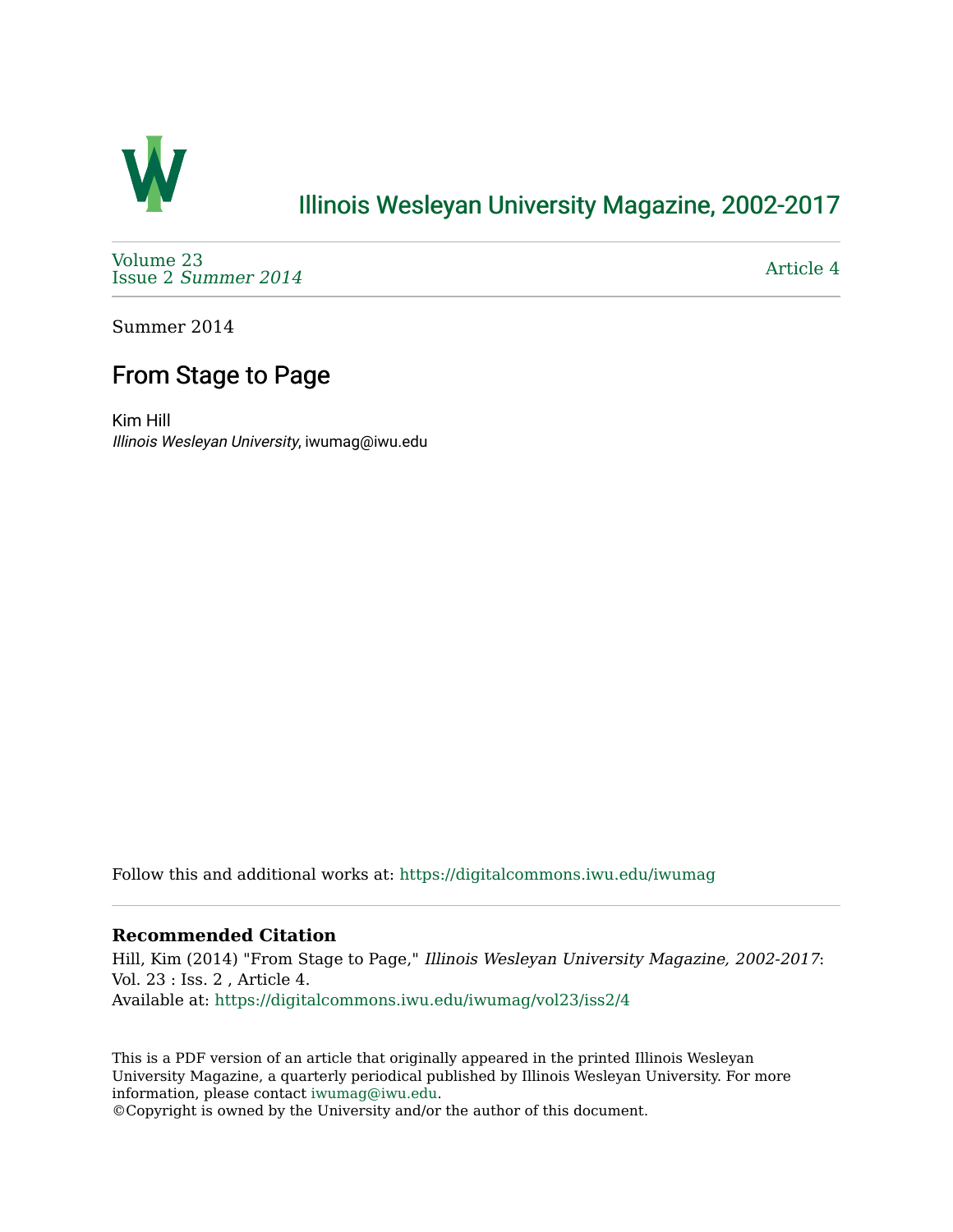# **From Stage to Page**

**Fueled by a passion to create, Aaron Reynolds '92 parlayed his theatre background into success as a children's author.** 

**Story by KIM HILL** 



Reynolds uses his blog and social media such as this Instagram photo to build excitement for his visits to schools and libraries. His book Creepy Carrots is an award-winning bestseller.

Standing at the front of a public library's community room that's only slightly more visually interesting than the local DMV, Aaron Reynolds '92 has the crowd of children and their parents hanging on his every word. Reynolds is the author of 30 children's books, including *New York Times*bestseller and Caldecott Honor book *Creepy Carrots*. His presentation for kids is part celebrity appearance, part stand-up comedy routine. The silly accents, dialects and audience participation, including costume changes, reflect just some of the talents Reynolds honed as an IWU music-theatre major.

After his presentation, the Chicago-based writer talked about how he went from performing artist to children's author and how he managed to persevere through the 390 rejection letters he received from publishers (not that he was counting).

#### **When you came to Illinois Wesleyan from the St. Louis area, what was the plan?**

I was going to study theatre, move to New York and star on Broadway. That was the plan.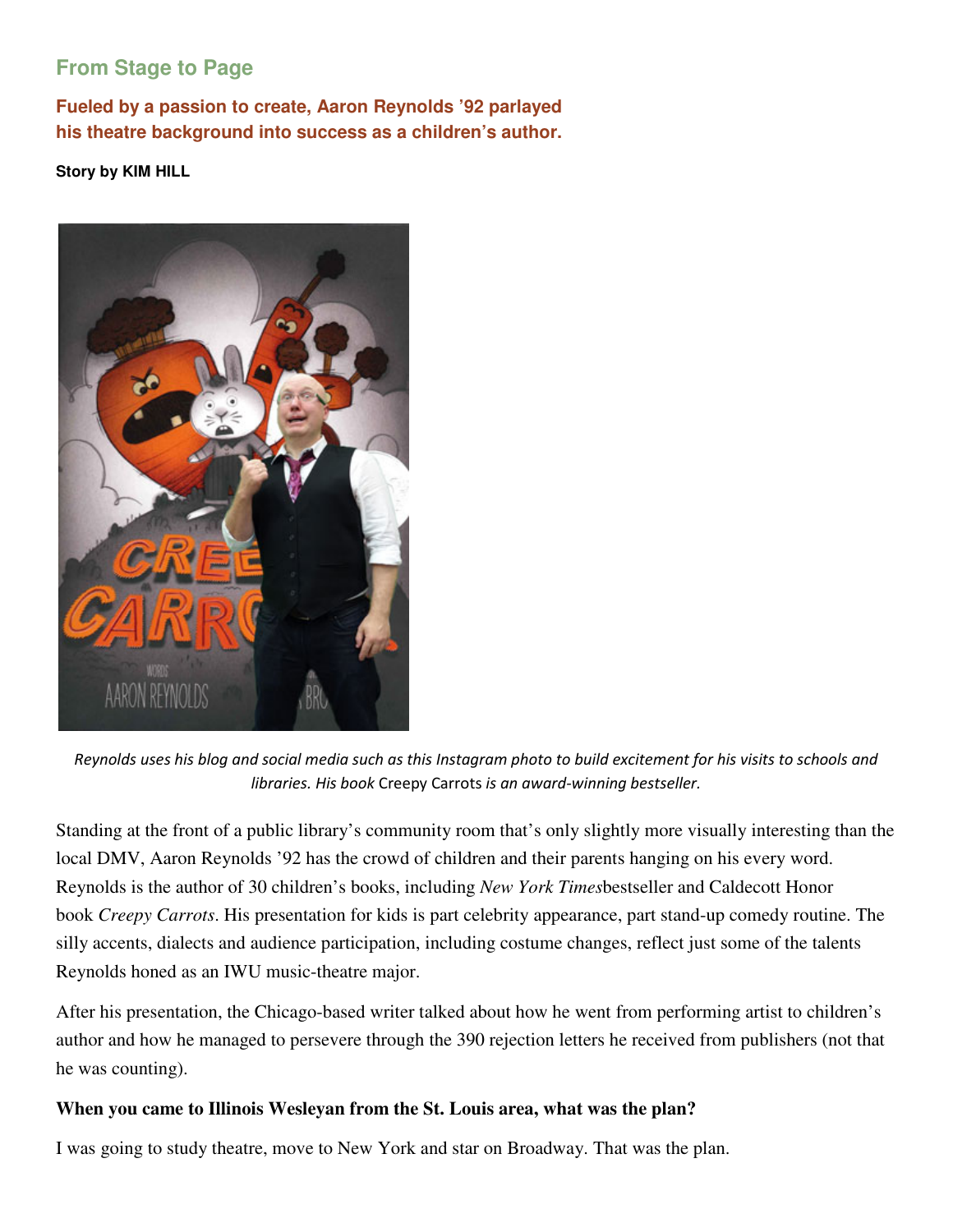#### **What happened to that plan?**

I decided I'd start in Chicago. I got an internship with the Steppenwolf Theatre my last semester at IWU. After graduation, my wife [music major Shelly (Oakes) '90] and I were getting steady work as actors and singers and dancers, but we were still working day jobs to make ends meet. We'd run out over lunch to audition, rehearse at night and on weekends, do shows on weekends, get home at three in the morning, rinse and repeat. And it was at a point where it was just exhausting and we were thinking about having a family and I started thinking about alternatives. So I went to culinary school.

#### **That's normally what starving actors do when they change careers.**

I love cooking, so I thought this would be a creative alternative. At the same time I was in culinary school, we were heavily involved in a megachurch in the northwest suburbs. I had begun volunteering in the children's ministry program, which at that time was a world leader in using creative arts to teach children about the Bible. It was just everything I was about. A paid position came open, so I took a chance and left culinary school one semester shy of graduating. I had never worked with kids and had never written anything at that point.

#### **Obviously at some point you started writing.**



Reynolds took on a more serious subject for his book Back of the Bus.

That was soon a big part of the job. I loved creating things for kids, producing mini-shows, performing. It was right in my sweet spot with my theatre background and creativity. We were traveling all over the world teaching others how to incorporate these creative arts into children's ministries, and I loved it. But the more writing I did, the more I loved that even more. It felt like the creative control I had in theatre but 10 times more. So I decided to write a kids' book.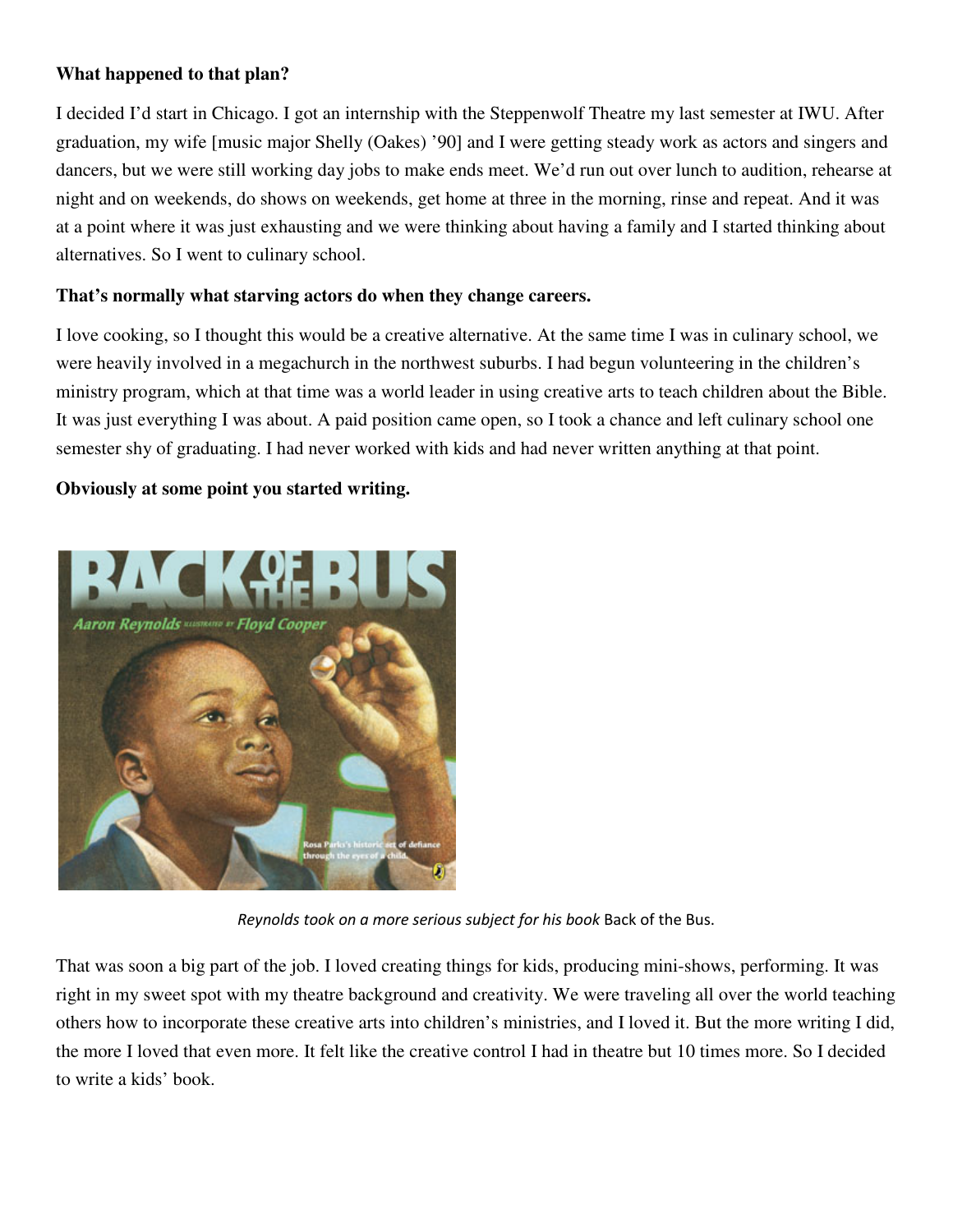#### **And how did that go?**

I did all my homework, learned how deals worked, sent out story after story, and got back rejection letter after rejection letter. For over five years — 390 rejection letters. But I just stuck with it. I loved it, and it was just something I really wanted to do.

#### **How were you living at this point?**

I was still working at the church. And my wife was singing and doing some other things at the time, and by this time we had kids (son Ethan and daughter Reese). After years of trying, I got a call from a publisher. They loved one of my stories and wanted to turn it into a book. That was *Chicks and Salsa*[Bloomsbury USA Childrens, 2005]. And then it was a pile more rejection letters and a year later, another call for another book. So it wasn't like it was one book and done. But before long I am getting more phone calls from publishers than I'm getting rejection letters, and I love it so much I think I want to do this for a living. Very few people can make a living out of it, I have discovered.

#### **When did you make the leap from salaried employee at the church to working-without-a-net author?**

When I left the church, I was writing and selling but we certainly couldn't live on that, so I opened a children's ministry consulting practice. I had made somewhat of a name for myself in children's ministry because we were publishing a lot of curriculum for other churches, and it was my job to oversee the artistic direction of that curriculum. At the beginning, it was 90 percent children's ministry appearances at conferences and consulting, and I was writing in the cracks. As things picked up with my books, I was able to let the consulting taper off and let the writing carry the load.

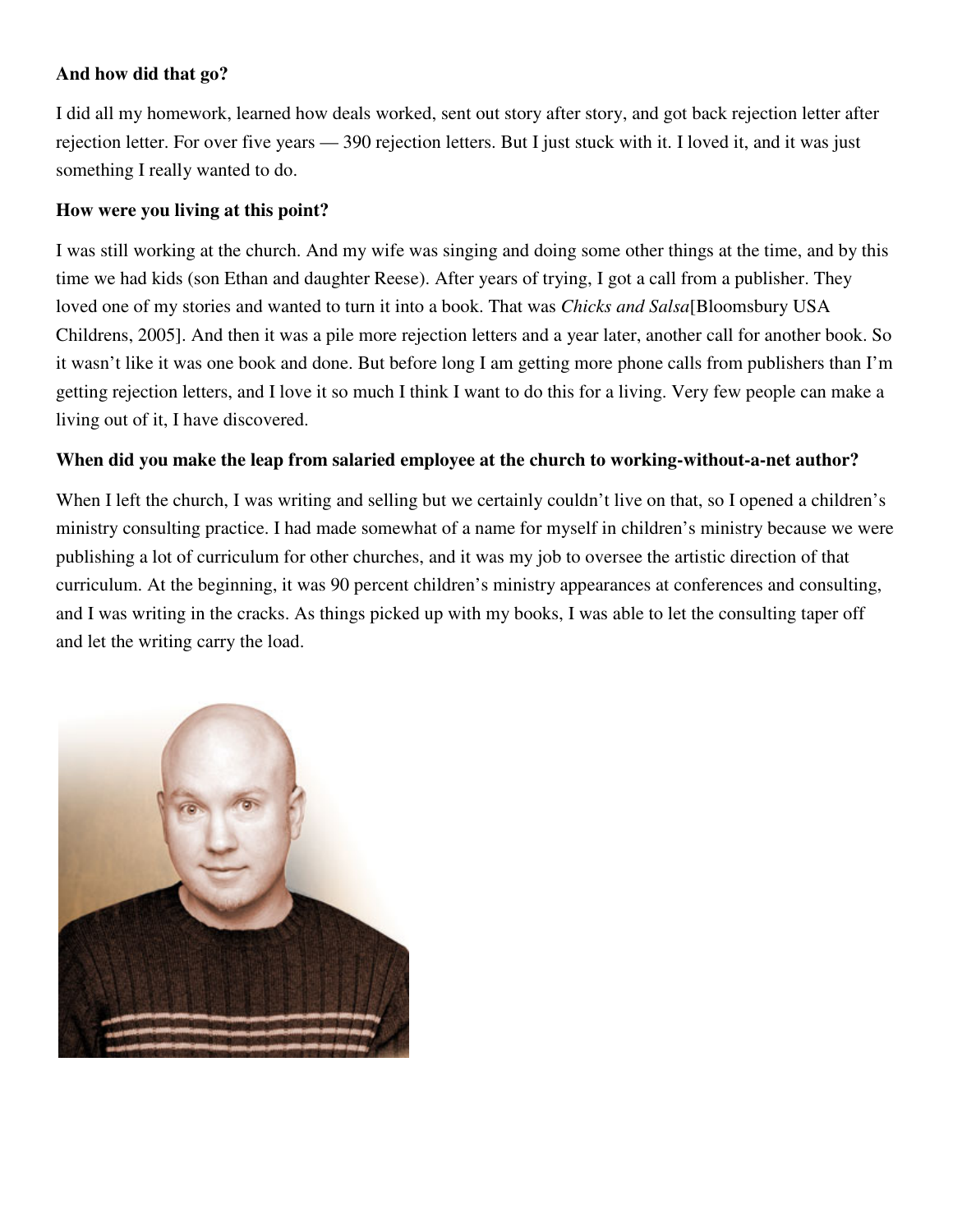### **And did the speaking gigs at the ministry conferences just naturally lead to the author visits at libraries and schools?**

I didn't even know that was a thing. I had several books out before schools starting asking if I would do an author visit. I had to call some of my author friends and say, 'What is this? Do we do this?' And they said, 'Yes, do it, and you'll make some money, too.'

#### **Let me guess. The theatre major in you showed up immediately.**

This was my sweet spot. The school visits bring all of my theatre training, my love of being in front of the kids, my love of performing — it's all there. The speaking appearances and author visits make all the difference between doing it for a living and having to have another job.

### **How has theatre influenced your writing?**

The theatre background is everything. Looking back when I was in high school doing plays and musicals, majoring in that in college seemed like the logical thing because that's what I was good at. When I started doing other things, like cooking school, then ministry and writing, my parents said, "Why did we spend all that money on theatre school?" I saw that the theatre training was the foundation of all of it.

Theatre made me focus on the power of technique and how to be creative and how to harness ideas. So I think really, what I was excited about in high school was creating things. And that continues to excite me. The theatre background has everything to do with what I do now. Early on, my family thought I bounced from job to job, but in my mind, it's not bouncing at all. Everything I've done is about creating, whether it's moments in theatre or amazing food or moments in ministry or stories in books.

## **Do you have a book of yours that is your favorite? Is that like asking which of your children is your favorite?**

Probably whatever I'm currently working on is what excites me most, but there is no question that*Creepy Carrots* [Simon & Schuster, 2012] has been very good to me. I'm very thankful for that book, especially knowing that book was massively rejected and misunderstood when we first started shopping it.

# **For those who may not be familiar with it,** *Creepy Carrots* **concerns a young rabbit who has a habit of snatching carrots until the carrots start following him, and the suspense builds. Why do you think it was so misunderstood?**

They said, "This is sick, this is not a kids' book, this is scary." People didn't get it. I wanted to write a horror story as a picture book, to push the edge. Something that's scary but not too scary, that's accessible yet creepy, something that scares 4- to 10-year-olds but also helps them laugh at the fact they're scared.

So a lot of people didn't get it, and then one of my publishers said they wanted it and sat on it for a year, then changed their minds. So my agent pulled it, took it to Simon & Schuster and sold it in two weeks. So that was a great lesson to me, in that you really have to trust the editors you're with. They have to get you and what excites you.